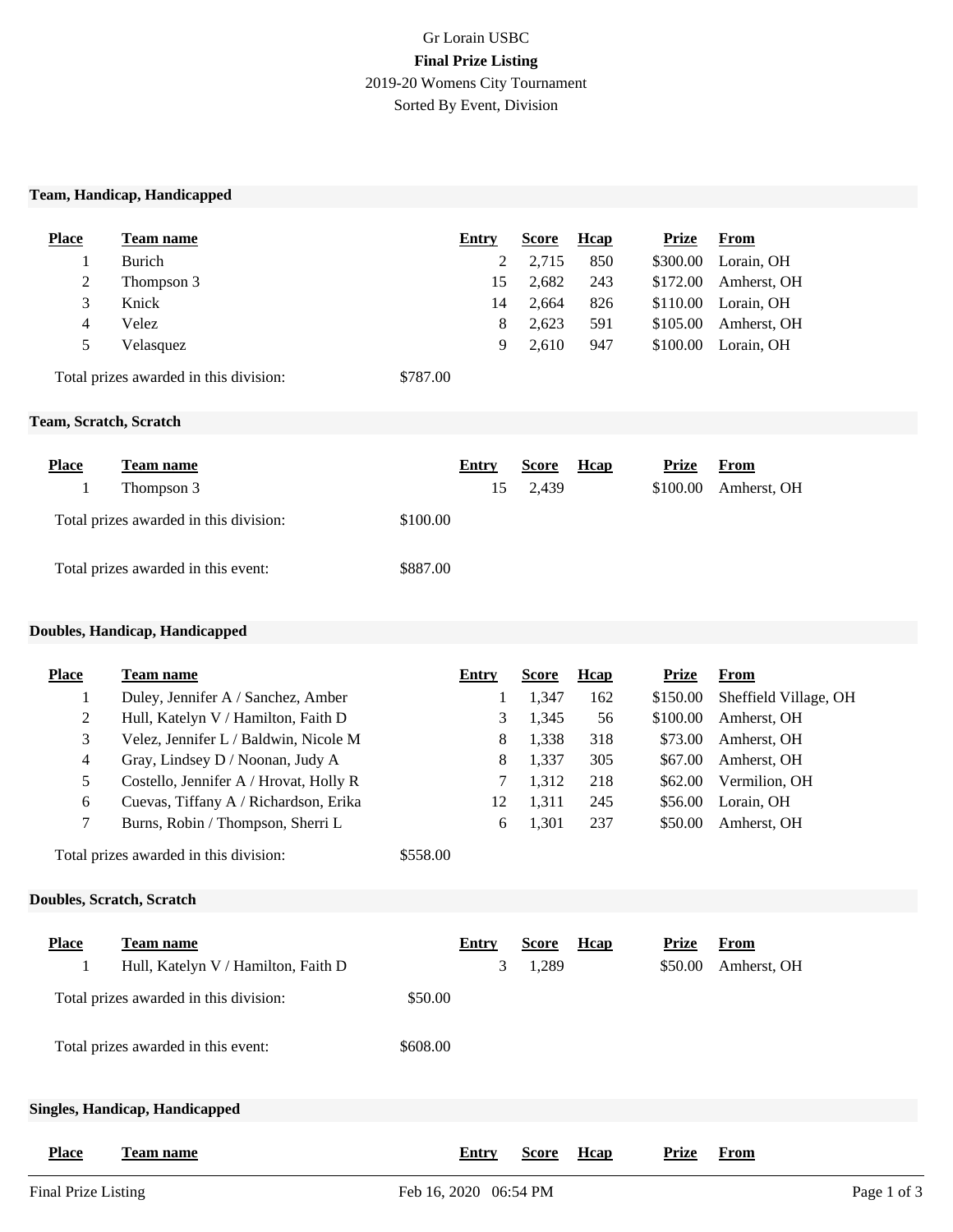# Gr Lorain USBC **Final Prize Listing**

2019-20 Womens City Tournament

Sorted By Event, Division

| 1              | Phillips, Olivia L                     |          | 11 | 784 | 27  | \$75.00 | Avon, OH    |
|----------------|----------------------------------------|----------|----|-----|-----|---------|-------------|
| 2              | Stafford, Sheila J                     |          | 6  | 735 | 186 | \$50.00 | Amherst, OH |
| 3              | Hronec, Patty A                        |          | 10 | 710 | 110 | \$48.00 | Amherst, OH |
| $\overline{4}$ | Noonan, Judy A                         |          | 8  | 709 | 164 | \$45.00 | Amherst, OH |
| 5              | Bowman, Patricia A                     |          | 5  | 699 | 243 | \$43.00 | Lorain, OH  |
| 6              | Dumski, Danielle E                     |          | 14 | 689 | 270 | \$41.00 | Lorain, OH  |
| 7              | Addington, Lori                        |          | 6  | 683 | 267 | \$39.00 | Amherst, OH |
| 8              | Kehl, Georgianna                       |          | 10 | 670 | 243 | \$37.00 | Amherst, OH |
| 9              | Diaz, Kim A                            |          | 12 | 669 | 126 | \$35.00 | Lorain, OH  |
| 10             | Burns, Robin                           |          | 6  | 665 | 140 | \$33.00 | Amherst, OH |
| 11             | Loschetter, Erin G                     |          | 11 | 657 | 29  | \$30.00 | Avon, OH    |
| 11             | Richardson, Erika                      |          | 12 | 657 | 70  | \$30.00 | Lorain, OH  |
| 13             | Baldwin, Nicole M                      |          | 8  | 652 | 148 | \$27.00 | Amherst, OH |
| 14             | Delserone, Rachael K                   |          | 11 | 646 | 24  | \$25.00 | Avon, OH    |
|                | Total prizes awarded in this division: | \$558.00 |    |     |     |         |             |

### **Singles, Scratch, Scratch**

| <b>Place</b> | Team name                                         | Entry<br>$\mathbf{L}$ | Score<br>757 | <b>H</b> cap | Prize<br>\$25.00 | From<br>Avon, OH |
|--------------|---------------------------------------------------|-----------------------|--------------|--------------|------------------|------------------|
|              | Phillips, Olivia L                                |                       |              |              |                  |                  |
|              | \$25.00<br>Total prizes awarded in this division: |                       |              |              |                  |                  |
|              | \$583.00<br>Total prizes awarded in this event:   |                       |              |              |                  |                  |

### **All Events, Handicap, Handicapped**

| <b>Place</b> | Team name            | Entry | <b>Score</b> | <b>H</b> cap | <b>Prize</b> | From          |
|--------------|----------------------|-------|--------------|--------------|--------------|---------------|
|              | Hull, Katelyn V      | 3     | 2,054        | 39           | \$50.00      | Amherst, OH   |
| 2            | Stafford, Sheila J   | 6     | 2,050        | 558          | \$30.00      | Amherst, OH   |
| 3            | Hronec, Patty A      | 10    | 2,044        | 330          | \$28.00      | Amherst, OH   |
| 4            | Phillips, Olivia L   | 11    | 2.009        | 81           | \$26.00      | Avon, OH      |
| 5            | Noonan, Judy A       | 8     | 2,002        | 492          | \$24.00      | Amherst, OH   |
| 6            | Costello, Jennifer A |       | 1.995        | 330          | \$22.00      | Vermilion, OH |
|              | Dumski, Danielle E   | 14    | 1,973        | 810          | \$20.00      | Lorain. OH    |
|              |                      |       |              |              |              |               |

Total prizes awarded in this division: \$200.00

## **All Events, Scratch, Scratch**

| <b>Place</b> | Team name<br>Hull, Katelyn V             | Entry      | 3 | Score<br>2,015 | <b>H</b> cap | <b>Prize</b><br>\$25.00 | From<br>Amherst, OH |
|--------------|------------------------------------------|------------|---|----------------|--------------|-------------------------|---------------------|
|              | Total prizes awarded in this division:   | \$25.00    |   |                |              |                         |                     |
|              | Total prizes awarded in this event:      | \$225.00   |   |                |              |                         |                     |
|              | Total prizes awarded in this tournament: | \$2,303.00 |   |                |              |                         |                     |